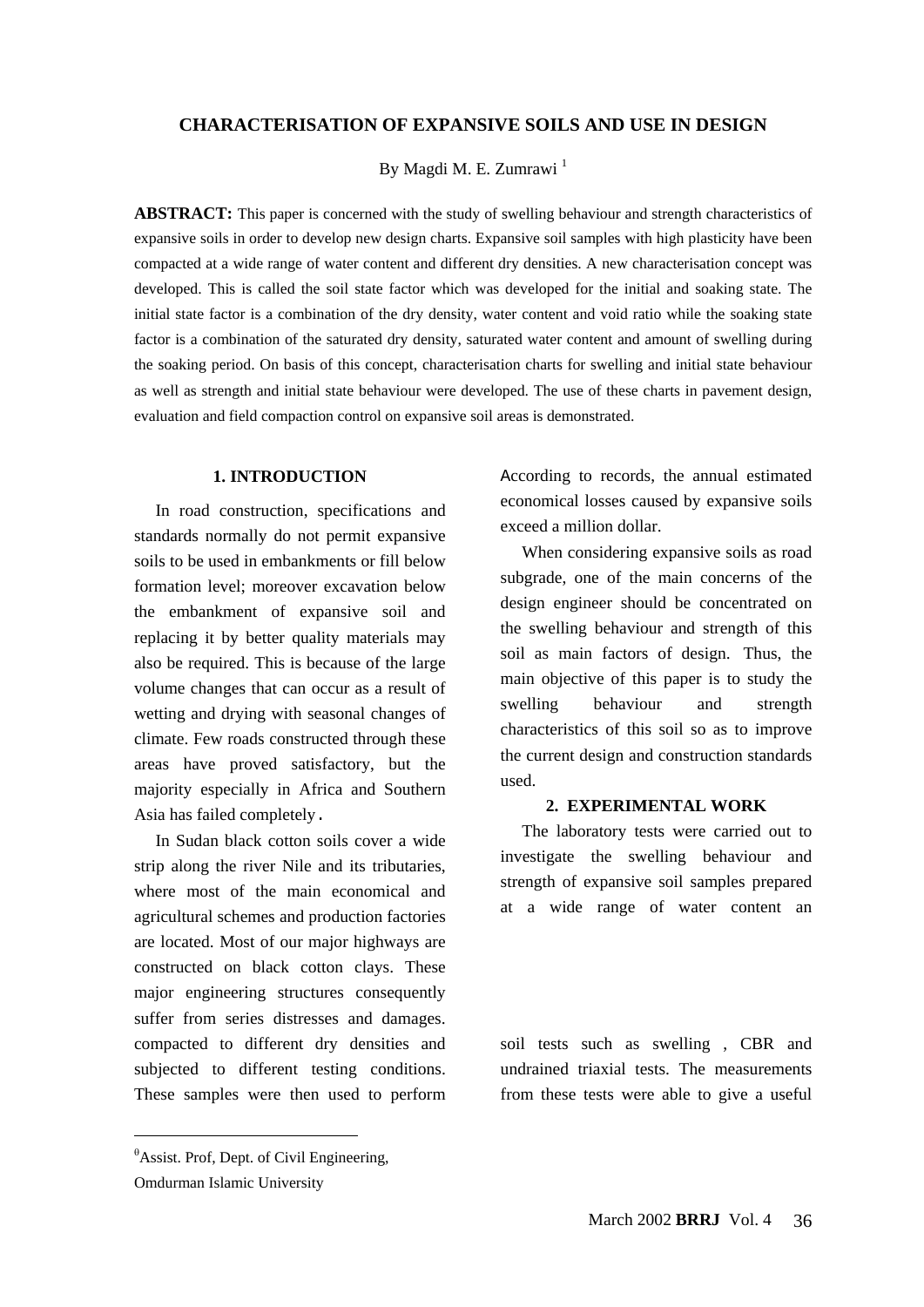indication of the relationship between the combination of the soil initial state parameters (water content, dry density and void ratio) and the measured swell percent, swelling pressure, CBR and shear strength. The soaking state parameters (saturated water content, saturated dry density and amount of swelling) and the measured soaked CBR were also illustrated.

#### **3. RESULTS AND DISCUSSION**

 The tests results and the data reported by the previous researchers as indicated in Figures 3.1 to 3.11 show that the swelling of this soil is influenced by the surcharge pressure imposed on the soil as well as the initial state of the soil as described by the dry density, water content and void ratio. On the other hand, the CBR and shear strength of this soil is greatly influenced by the initial dry density, water content and void ratio of the soil as well as the testing conditions.

#### **3.1 The Initial State Factor**

Analysis of the experimental results indicated that it is possible to combine the initial state parameters such as dry density, water content and void ratio in a way reflecting the influence of each of them on the swell percent, swelling pressure, unsoaked CBR and shear strength. Therefore a new concept was developed; this is called the initial state factor.

$$
Fi = \frac{\rho_d}{\rho_w} \cdot \frac{1}{\omega_e}
$$
 (3.1)  
Where:

*F<sub>i</sub>* is the initial state factor

- $\rho_d$  is the initial dry density of soil
- $\rho_{\omega}$  is the density of water
- $\omega$  is the initial water content
- *e* is the initial void ratio.

 The initial state factor was empirically formulated on basis of the following reasons:

 The results of swell percent data and those reported by Chen  $[5]$  and Kassif et al  $[8]$  and shown in Figures 3.1 and 3.2 clearly indicate that a linear relationship can be drawn between the swell percent (or volume change) and the initial dry density of the samples of the same soil, having the same moisture content and subjected to the same surcharge pressure. Hence, the swell percent (S) can be assumed to be directly proportional to the dry density  $(\rho_d)$  i.e.

$$
S \propto \frac{1}{\omega} \; ; \; \omega \; \text{is constant} \tag{3.2}
$$

 The experimental results and the data reported by Chen  $\begin{bmatrix} 5 \end{bmatrix}$  as indicated in Figure 3.3 suggest that an inverse linear relationship exists between the swell percent and the moisture content of the samples of the same soil, having the same dry density and subjected to the same surcharge pressure. Hence, it can be assumed that the swell percent (S) is inversely proportional to the initial moisture content  $(\omega)$  i.e.

$$
S \alpha \frac{1}{\omega} ; \rho \, \text{d} \text{ is constant} \tag{3.3}
$$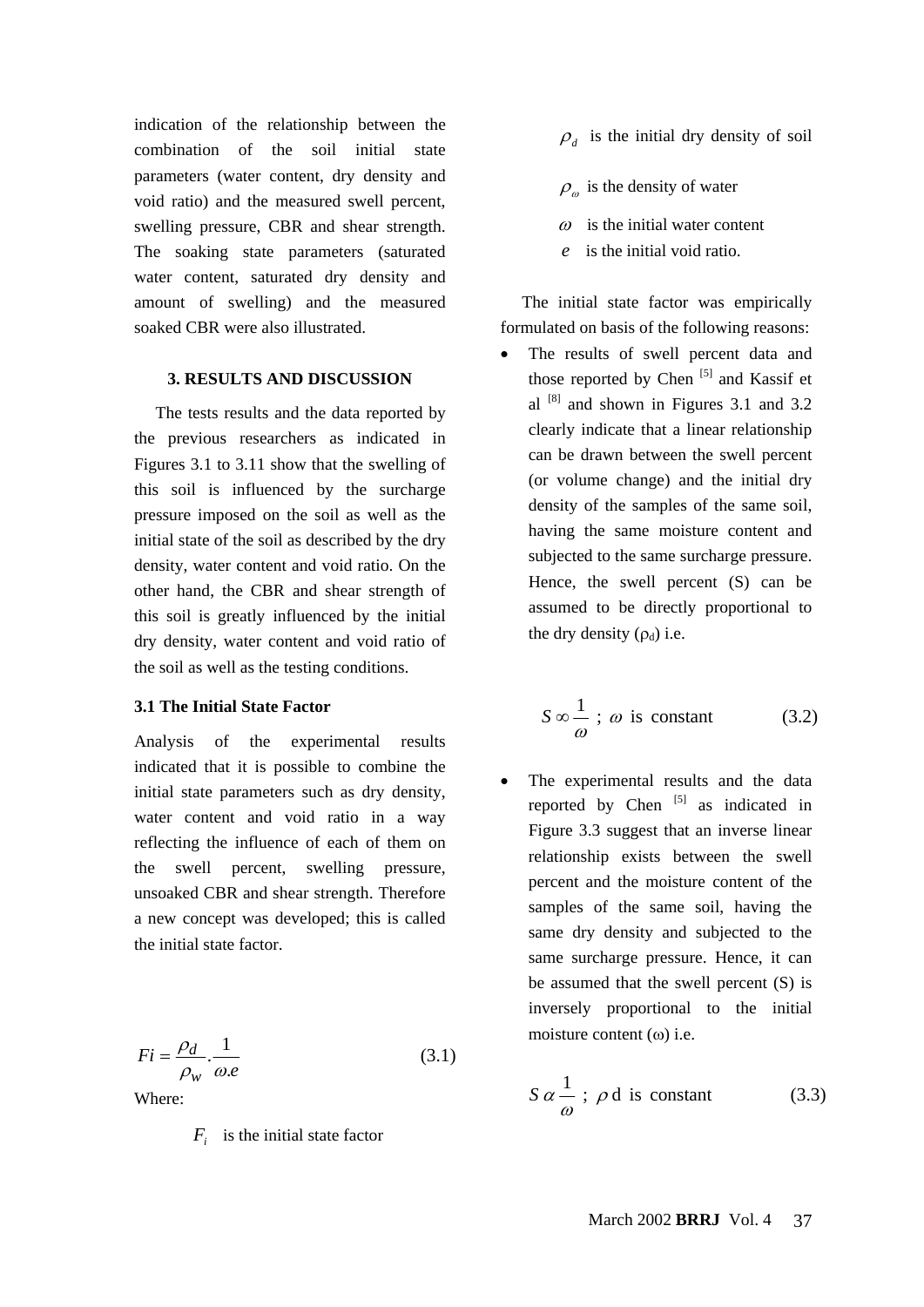An inverse linear relationship exists between the swell percent and the void ratio of the samples of the same moisture content as in Figure 3.4.

So it can be assumed that the swell percent (S) is inversely proportional to the void ratio (e) i.e.

Hence from the above equations and

$$
S\alpha \frac{1}{r}; \omega \text{ is constant} \qquad (3.4)
$$
  

$$
S^e \alpha \frac{\rho_d}{\rho_\omega} \cdot \frac{1}{\omega \text{ e}} \qquad (3.5)
$$

$$
S \alpha F_1 \tag{3.6}
$$

using 
$$
\frac{\rho_d}{\rho_\omega}
$$
 instead of  $\rho_d$  to make the

term dimensionless results in:

From the above equation it can be concluded that the swell percent (S) is directly proportional to the initial state factor  $(F_i)$ . This relationship can be expressed as:

**3.2 The Soaking State Factor**  It was found that saturation due to soaking has great influence on the soaked CBR values of expansive soils. Therefore the factor in the soaking state is formed by a combination of the saturated dry density, saturated water content and the amount of swelling due to soaking. This factor is termed the soaking state factor.

$$
F_s = \frac{\rho_{d_{sat.}}}{\rho_{\omega}} \cdot \frac{1}{\omega_{sat}(1+S)} \tag{3.7}
$$

Where:  $\rho_d$  is the saturated dry density

- $\omega_{\rm sat}$  is the saturated water content
- $\rho_{\omega}$  is the density of water
- *S* is the amount of swelling during the

soaking period.

The soaking state factor  $F_s$  was developed on basis of the following reasons:

 $\blacklozenge$  The data of Bissada and Yoder<sup>[18]</sup> as shown in Figures 3.5 and 3.6 indicate that the soaked CBR values decrease with increasing in the saturated water content values (i.e. the water content values at wet of optimum side) of samples having the same saturated dry density. hence, it can be assumed that the soaked CBR is inversely proportional to the saturated water Soaked CBR  $\alpha \stackrel{1}{\longrightarrow}$ ;  $\rho d_{sat}$  is constant (3.8)  $\alpha$ 

Soaked CBR 
$$
\alpha \frac{1}{\omega_{\text{sat}}}
$$
;  $\rho d_{sat}$  is constant (3.8)

content  $(\omega_{sat})$  i.e.

Based on the data reported by Yoder<sup>[18]</sup> as indicated in Figure 3.6, it can be suggested that a linear relationship may exist between the soaked CBR and the saturated dry density of the samples having the same saturated water content. thus, the soaked CBR can be assumed to have a direct proportional relationship with

the saturated dry density  $(\rho_d)$  )i.e.

*Soaked CBR*  $\propto \rho_{d_{sat}}$ ;  $\omega_{sat}$ *is constant*(3.9)

As reported by Yoder<sup>[18]</sup> and shown in Figure 3.6. It can be seen that increasing in the amount of swelling of expansive soils during the soaking period reduces the soaked CBR value. Whereas in granular soils swelling has no influence on the soaked CBR values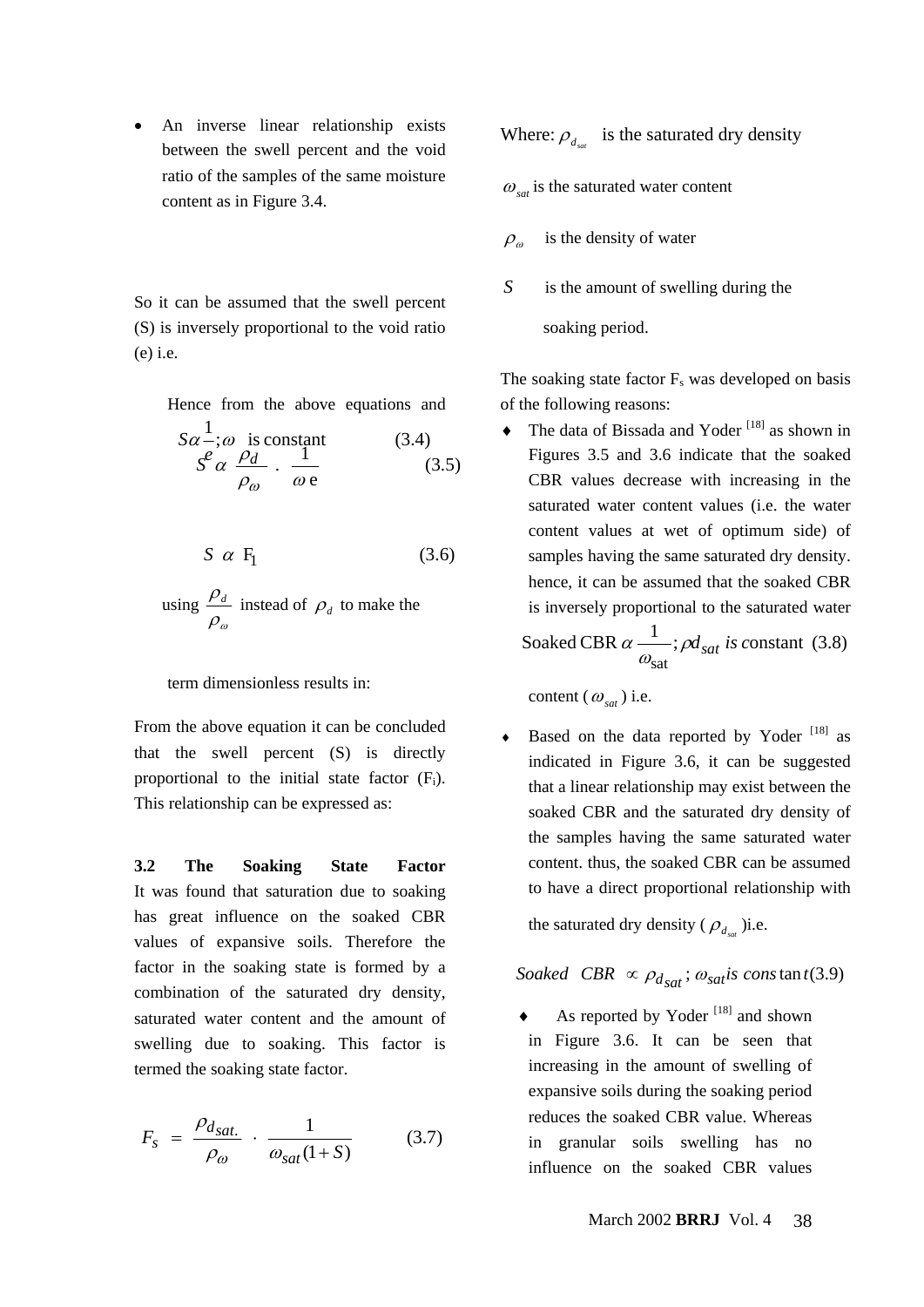during the soaking period. Hence, for different types of soil, it can be assumed that the soaked CBR is inversely proportional to the amount of Swelling (S)(as a fraction of one) as given by the term (1+S) and expressed thus:

Hence from the above relationships and

using 
$$
\frac{\rho_{d\, sat}}{\rho_{\omega}}
$$
 instead of  $\rho_{d\, sat}$  to make the

term dimensionless results Soaked CBR  $\alpha \frac{1}{1+S}$  (3.10) α

in:

$$
Soaked \hspace{0.1cm} CBR \propto \frac{\rho_{d_{\hspace{1pt} S\hspace{1pt}at}}}{\rho_{\omega}} \cdot \frac{1}{\omega_{sat}(1+S)} \hspace{0.3cm} (3.11)
$$

From the above equation it can be suggested that the soaked CBR is directly proportional to the soaking state factor  $(F_s)$ . This relationship can be expressed thus:

$$
Soaked \; CBR \propto F_s \tag{3.12}
$$

### **3.3 The linear relationship of thefactor**

 The results of analysis as indicated by Figures  $3.7 \sim 3.11$  proved that this factor has a very good linear relationship with swell percent, swelling pressure, CBR and shear strength. This linear relationship for the swell percent and soaked CBR as examples can be expressed as follows:

$$
S = M * (F_i - F_0)
$$
 (3.13)

Where:

*S* is the swell percent

- $F_i$  is the initial state factor
- $F_0$  is the value of  $F_i$  at which no swelling occurs
- *M* is the gradient of the straight line.

 $Soaked \ \ \text{CBR} = M \ \ * \ (\ F_s - F_0 \ ) \ \ (3.14)$ 

Where:  $F_s$  is the soaking state factor

# **4. CHARACTERISATION OF SWELLING AND STRENGTH**

 The linear relationship exists between swell percent, swelling pressure, CBR or shear strength and soil state factor  $(F_i$  or  $F_s$ ) (as described in section 3) can be of great use in the characterisation of the swelling and strength variation with water content and dry density of a given expansive soil.

#### **4.1 Iso-swelling lines**

 The isolines for the swelling and initial state behaviour of a given soil can be produced by a direct method. A limited number of swell percent tests (three to five) at a certain surcharge pressure, and swelling pressure tests can be performed, then the values of  $F_0$  and M can be determined. By using these values and linear equations for the swell percent and swelling pressure similar to equation 3.13, and by selecting various values of  $F_i$  ( $F_{i1}$ ,  $F_{i2}$ ,  $F_{i3}$ , .......... Fin), lines of swell percent and swelling pressure can be produced. Then a plot of swelling relationship with initial state variation can simply be drawn as shown by Figures 4.1 and 4.2. The data points in these figures are the measured initial state of the samples. The measured swell percent and swelling pressure values of the samples are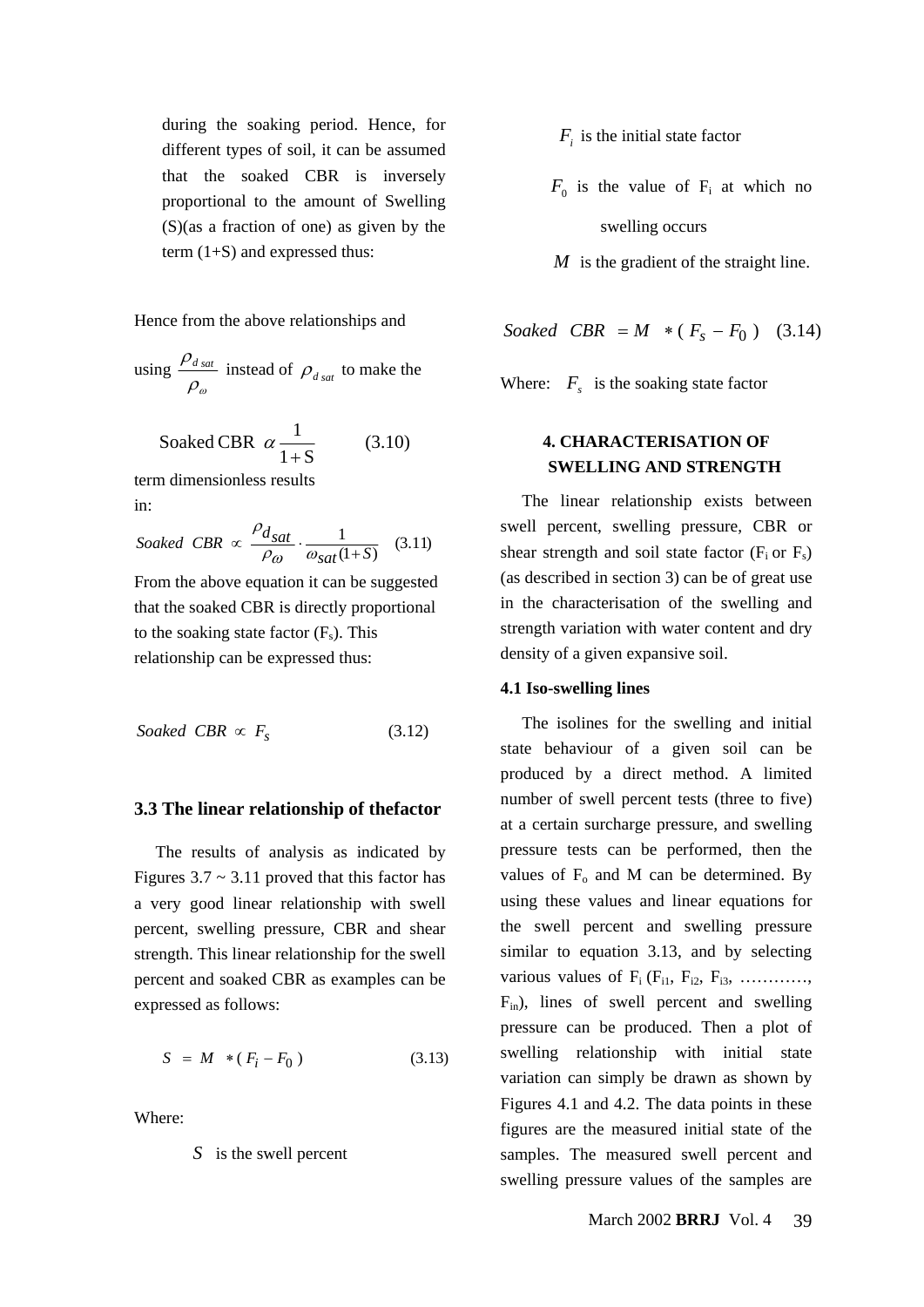given alongside. The comparison of the measured and calculated swell percent and swelling pressure values in these figures clearly demonstrates the validity of the isoswelling lines concept.

#### **4.2 Iso-CBR and Iso-Shear Strength Lines**

 The isolines for the CBR (soaked and unsoaked) and shear strength variation with the soil state factors  $(F_i$  and  $F_s)$  for a given soil can be produced using a similar procedure described above in Section 4.1. The relation between  $F_i$  and  $F_s$  can be expressed by the following equation.

$$
F_s = \left[ \frac{(G_s + e)}{(1 + 0.01S)} * \frac{\omega}{(100 + \omega)} \right] F_i \quad (4.1)
$$

Where:

- $F<sub>s</sub>$  is the soaking state factor
- *F<sub>i</sub>* is the initial state factor
- *S* is the swell percent during soaking
- *G<sub>s</sub>* is the specific gravity
- $\omega$  is the initial water content(%)
- *e* is the initial void ratio.

 Charts to show the relationship of CBR and shear strength characterisation lines with water content and dry density variations are plotted in Figures 4.3 and 4.4, repectively. When comparing the calculated CBR and shear strength values that indicated on the isolines and the measured values located alongside the data points, their values seem to be equal. This result verifies the validity of the iso-CBR and iso-shear lines produced.

# **5. DEVELOPMENT OF EMPIRICAL CHART**

 An important feature of the type of characterisation lines approach developed in the previous section is the possibility that the data regarding swelling behaviour (i.e. swell percent and swelling pressure) and soil strength (i.e. CBR and shear strength) of expansive soils can be superimposed in one characterisation line. Thus characterisation lines (isolines) of CBR, shear strength, swelling pressure and swell percent at different surcharge pressures  $(P_1, P_2, P_3, \text{ etc.})$ - Initial state (water content and dry density) behaviour of a given expansive soil could be produced. By using the procedure described in Section 4 and selecting different values of  $F_i$  and calculating the corresponding  $F_s$  values using equation 4.1, characterisation lines indicate swell percent, swelling pressure, CBR (as soaked or unsoaked) and shear strength values can be produced. Then a chart of characterisation lines indicating swelling and strength relationship with soil initial water content and dry density variations can be plotted.

 The experimental results were analysed and used to demonstrate the validity of the developed chart. The result of analysis was plotted in Figure 5.1. The comparison of the measured and calculated values in this figure clearly demonstrates the validity of the chart produced.

# **6. UTILIZATION OF THE DEVELOPED EMPIRICAL CHART**

 As the aim of this paper was to improve the current specifications used in design and construction of roads on expansive soils, the empirical chart developed can be of great use in the following areas: pavement design, evaluation and field compaction control as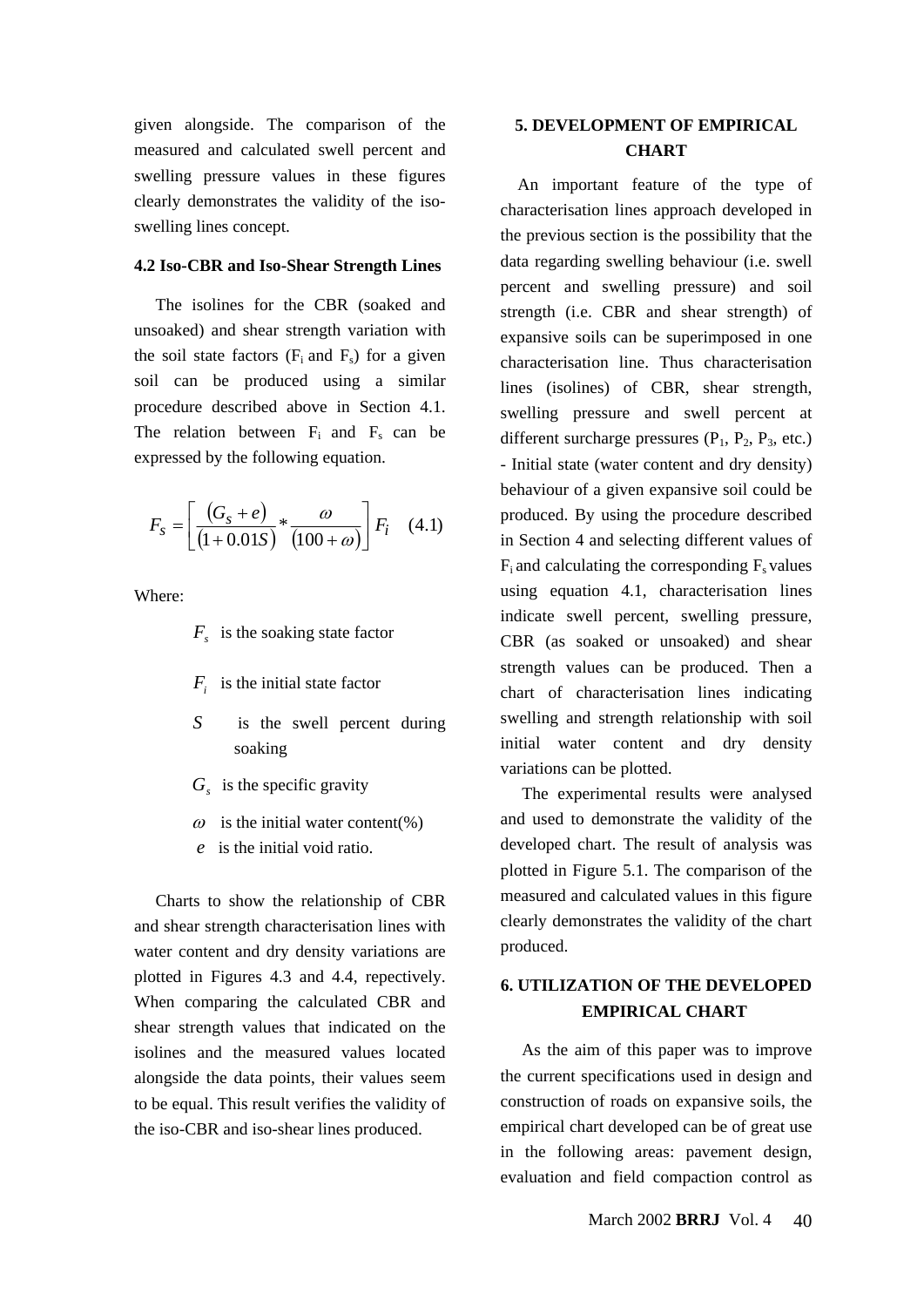detailed below. The methods suggested take care of both the swelling behaviour and strength characteristics of expansive soils as road subgrade.

### **6.1 Pavement Design**

 The pavement design method developed will be described in the following design steps:-

- 1) The road should be divided into sections, for each section take soil samples to measure the CBR and the swell percent at a surcharge pressure equivalent to an anticipated overburden pressure (i.e. the pressure exerted by the pavement layers above the subgrade). Then the empirical design chart could be produced as described in Section 5.
- 2) The permissible swell percent as specified by the Highway Authorities 1% to 2% depending on the class of the road is determined.
- 3) From the empirical chart the design CBR is determined. The design CBR should be the CBR at an initial state around which the swell percent is 50% less than the permissible swell percent.

## **6.2 Evaluation of Pavement**

 In evaluation of embankment and subgrade material to check the performance and the strength of the road. The method suggested here as outlined below:-

- 1) The road is divided into different sections depending on expansive soil properties.
- 2) Three soil samples are taken from each section to measure swelling, shear and **CBR**
- 3) Characterisation lines chart is performed as described in Section 5.
- 4) The field density and moisture content along each section are measured.
- 5) The density and moisture content data obtained in step (4) are used to determine the swelling, shear strength and CBR from the chart.
- 6) Comparing the determined values of the swelling and strength with the design values then sections with excessive swelling and low strength will be excluded out.

## **6.3 Compaction Control in the Field**

 This method is used for the material quality control of compacted embankment and subgrade. A new method is briefly described below: -

- 1) Three soil samples are taken from the field to the laboratory to determine the compaction characteristics such as optimum moisture content and maximum dry density and to measure the swelling and strength of the soil samples.
- 2) A chart of the dry density versus moisture content showing the characterisation lines of both the swelling and strength is formed as described in Section 5.
- 3) After field compaction of embankment and/or subgrade, the field density and moisture content of the material are measured.
- 4) A point is drawn in the chart developed in step (2) to indicate the measured field density and moisture content.
- 5) The point indicated in the developed chart in the above step (4), if it is located within the range of design strength and permissible swelling then the compaction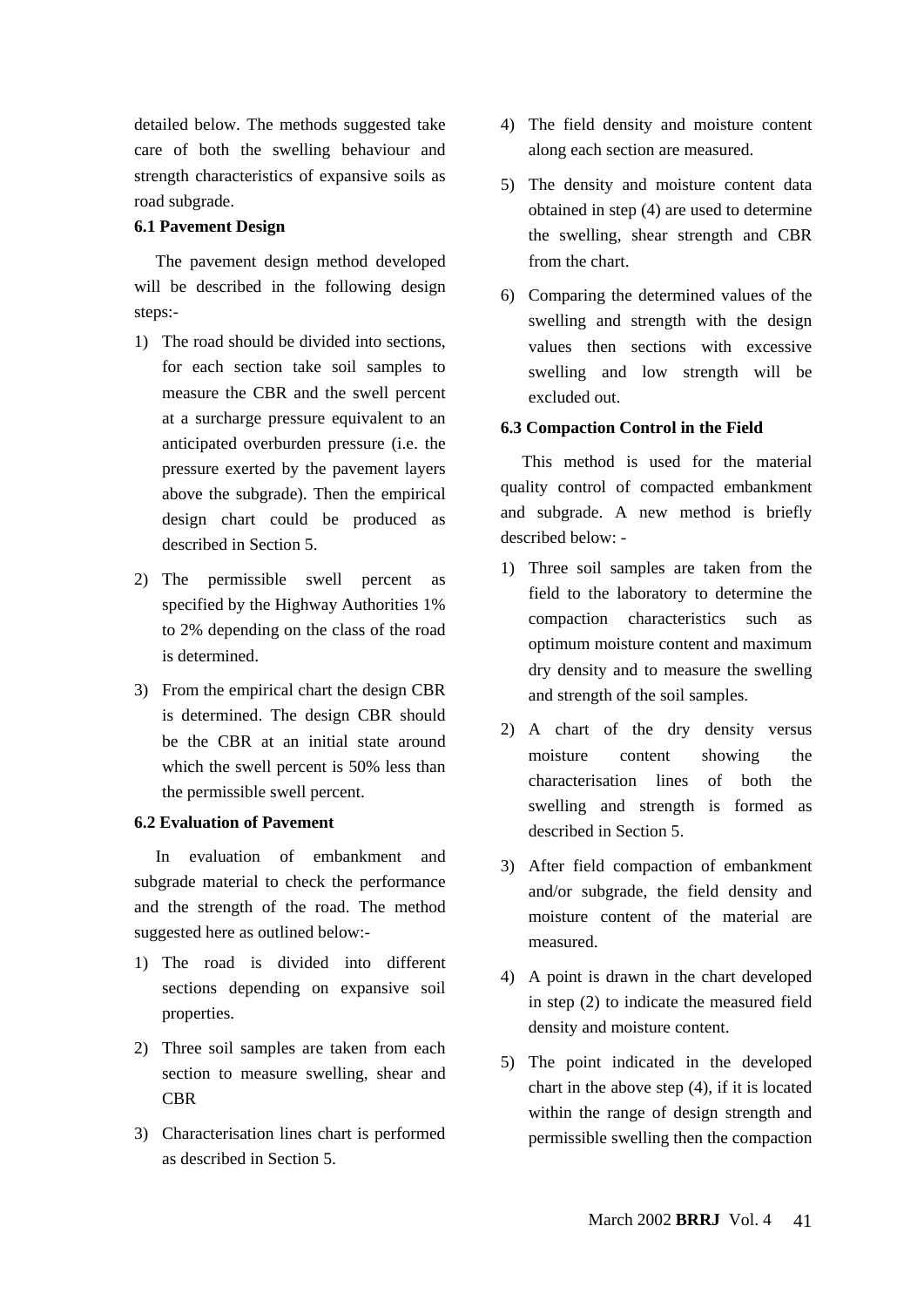is to be accepted otherwise will be rejected.

## **7. CONCLUSIONS**

- 1. It has been demonstrated that the swelling behaviour of expansive soil compacted over a wide range of water content and different dry densities depends on: the soil initial state (water content, dry density and void ratio) and applied surcharge pressure.
- 2. A study of the strength by the CBR and shear strength measurements of compacted expansive soil at different water contents and dry densities was conducted. It was found that the soil initial state and testing conditions greatly influenced the unsoaked CBR and shear strength. The results of the soaked (saturated) soil samples suggested that the soil soaking state (saturated moisture content, saturated dry density and amount of swelling during the soaking period) greatly influenced the soaked CBR value.
- 3. Initial water content, dry density and void ratio were combined in a way reflecting the influence of each of them on swell percent, swelling pressure, unsoaked CBR and shear strength. This combination was termed the initial state Factor  $(F_i)$ . On the other hand the combination of the saturated water content, saturated dry density and amount of swelling during the soaking period was termed the soaking state Factor  $(F_s)$ .
- 4. It has been proved that a direct linear relationship between swell percent, swelling pressure, unsoaked CBR or shear strength and the initial state Factor

 $(F_i)$ . Similarly the relationship between soaked CBR and the soaking state Factor  $(F<sub>s</sub>)$  was verified to be linear relationship as well. Based on this relationship, design chart of swelling and strength variations with initial water content and dry density were developed. This chart can be applied in design and evaluation of pavement as well as in compaction control in the field.

### **8. REFERENCES**

- 1. AASHTO (1986) Standard Specifications for Transportation Materials and Methods of Sampling and Testing: Part II. Methods of Sampling and Testing  $(14<sup>th</sup>$  ed.). American Association of State Highway and Transportation Officials, Washington.
- 2. Barden, L., Madedor, A. O., and Sides, G. R. (1969): Volume change characteristics of unsaturated clay. Soil Mech. Found. Div. ASCE 95.
- 3. Bishop, A. W., and Henkel, D. J. (1962): The Measurements of Soil Properties in the Triaxial Test, 2<sup>nd</sup> ed. Edward Arnold, London.
- 4. British Standards Institution (1990) BS 1377: Methods of Test for Soils for Civil Engineering Purposes. BSI, London.
- 5. Chen, F. H. (1975): Foundations on Expansive Soils. American Elsevier Science Publ., New York.
- 6. Holtz, W. G. and Gibbs, H. J. (1956): Engineering properties of expansive clays. Trans. ASCE, Vol.121.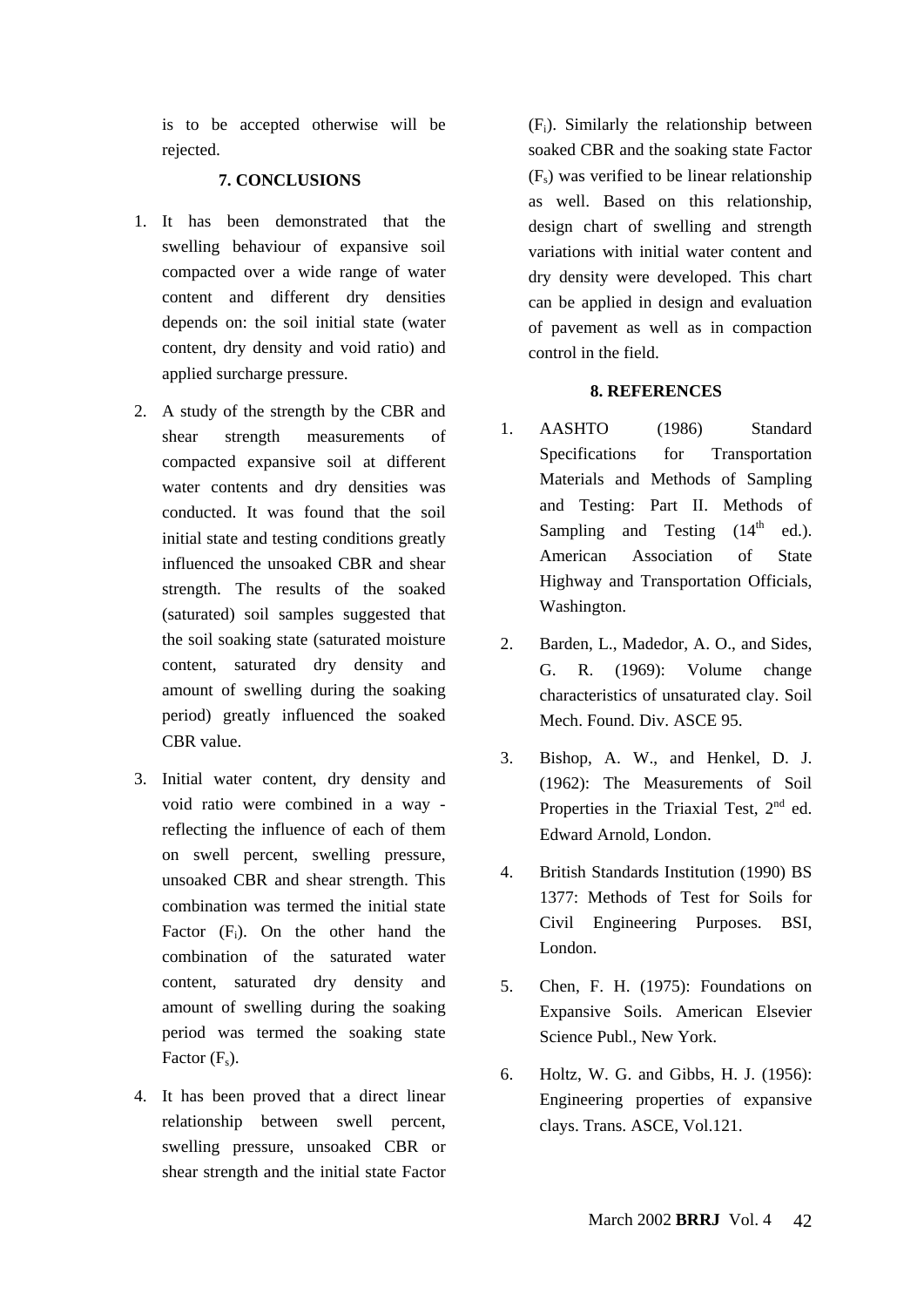- 7. Holtz, W. G. (1959): Expansive soils, properties and problems. Quart. Colorado School of Mines, Vol. 54,  $N_0$  4.
- 8. Kassif, G., Komornik, A., Wiseman, G. and Zeitlen, J. G. (1965): Studies and design criteria for structures on expansive clays. Proc.  $1<sup>st</sup>$  Res. Conf. on Exp. Soils, Texas.
- 9. Kassif, G., Livneh M., and Wiseman G. (1969): Pavements on expansive clays. Jerusalem Academic Press, Jerusalem , Israel.
- 10. El-Tayeb, M. M. (1991): Characterisation of expansive soils as road subgrade. M.Sc. thesis, Building and Road Research Institute, University of Khartoum.
- 11. McDonald, E. B., and Potter, A. W. (1973): Review of highway design and construction through expansive soils in South Dakota on I-95 – Missouri River West – 135 miles. Proc. Workshop Expansive Clays and Shales in Highway Design and Construction. Univ. of Wyoming. Laramie.
- 12. McKeen, R. G. (1977): Pavement design for swelling soils: A review. Proc. 14<sup>th</sup> Pavement Conf. University of New Mexico.
- 13. McKeen, R. G. and Hamberg, D. J. (1981): Characterisation of expansive soils. Trans. Res. Fc. 790, Trans. Res. Board 73 – 78.
- 14. Mohamed, A. E .M. (1986): Microstructure and swelling characteristics of an untreated and lime-treated compacted black cotton

soil. Ph.D thesis. University of Strathclyde, Glasgow.

- 15. Murphy, C. P. (1966): Problems of road design and construction on the clay soils of the Fitzroy Basin. Australian Road Research Board Proc. Vol. 3 No. 2.
- 16. Nelson, J. D., and Miller, D. J. (1991): Expansive soils, problems and practice in foundation and pavement engineering. Colorado State University. John Wiley and Sons, New York
- 17. O'Connor, K. (1994). Swelling behaviour of unsaturated fine-grained soils. Ph.D. thesis, City Univ., London.
- 18. Yoder, E. J. and Witezak, M. W. (1975). Principles of Pavement Design. 2<sup>nd</sup> edition. John Wiley, New York.
- 19. Zein, A. K. M. (1985): Swelling characteristics and microfabric of compacted black cotton soils. Ph.D thesis. University of Strathclyde, Glasgow.
- 20. Zumrawi, M. M. E. (2000). Performance and design of expansive soils as road subgrade. Ph.D. thesis, Chang'an Univ., China.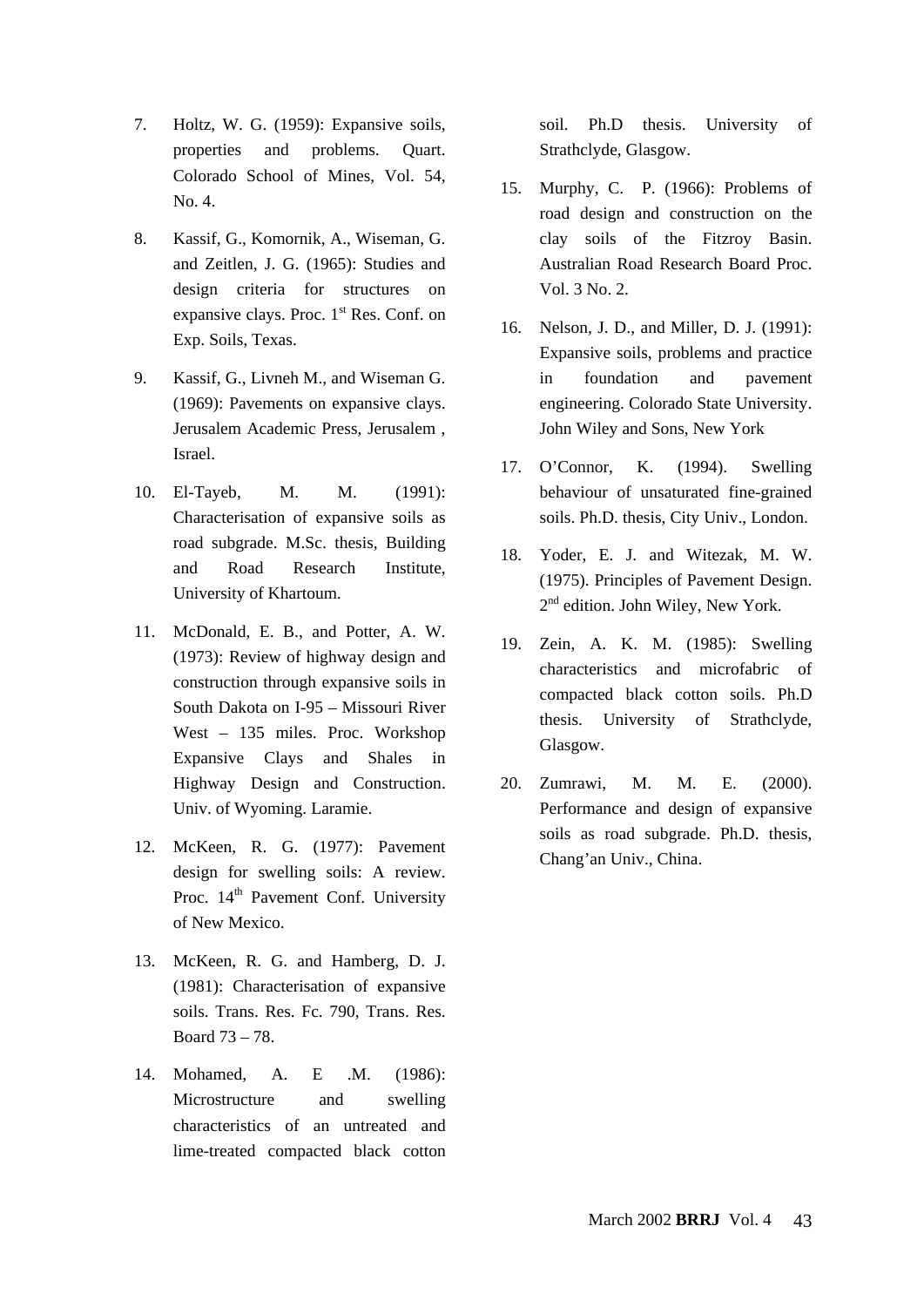

Figura 3.1 The relationship between volume change and initial dry dansity of expansive soil samples compacted at constant moisture content (after Chan, 1975)



Figure 3.2 Swell percent versus dry density of samples compacted at different moisture content values ( after Kassif ot al, 1965).



Figure 3.3 Volume change vorsus moisture content for samples compacted at const. dry dinsity (after Chan, 1975).



Finara 3.4 Variation of swell percent with vor ratio of samples having equal moise contant values (after Brackley,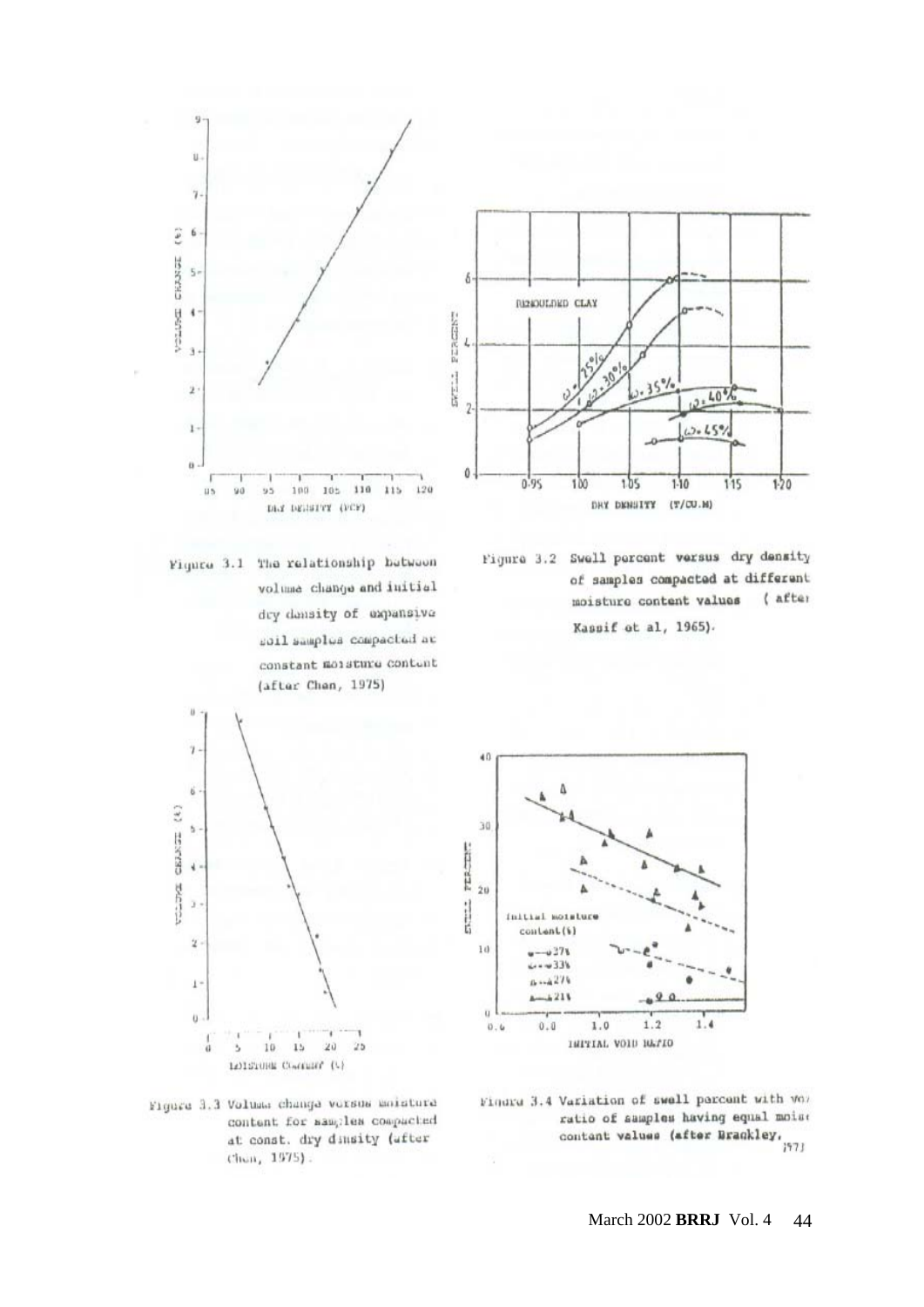

Figure 3.5 Comparison between soaked CBR and unsoaked CBR of a typical sund soil for varying moisture content values (after Bissada, 1970).



Figure 3.6 Variation of CBR moisture content for silty clay soils (after Yodar, 1975).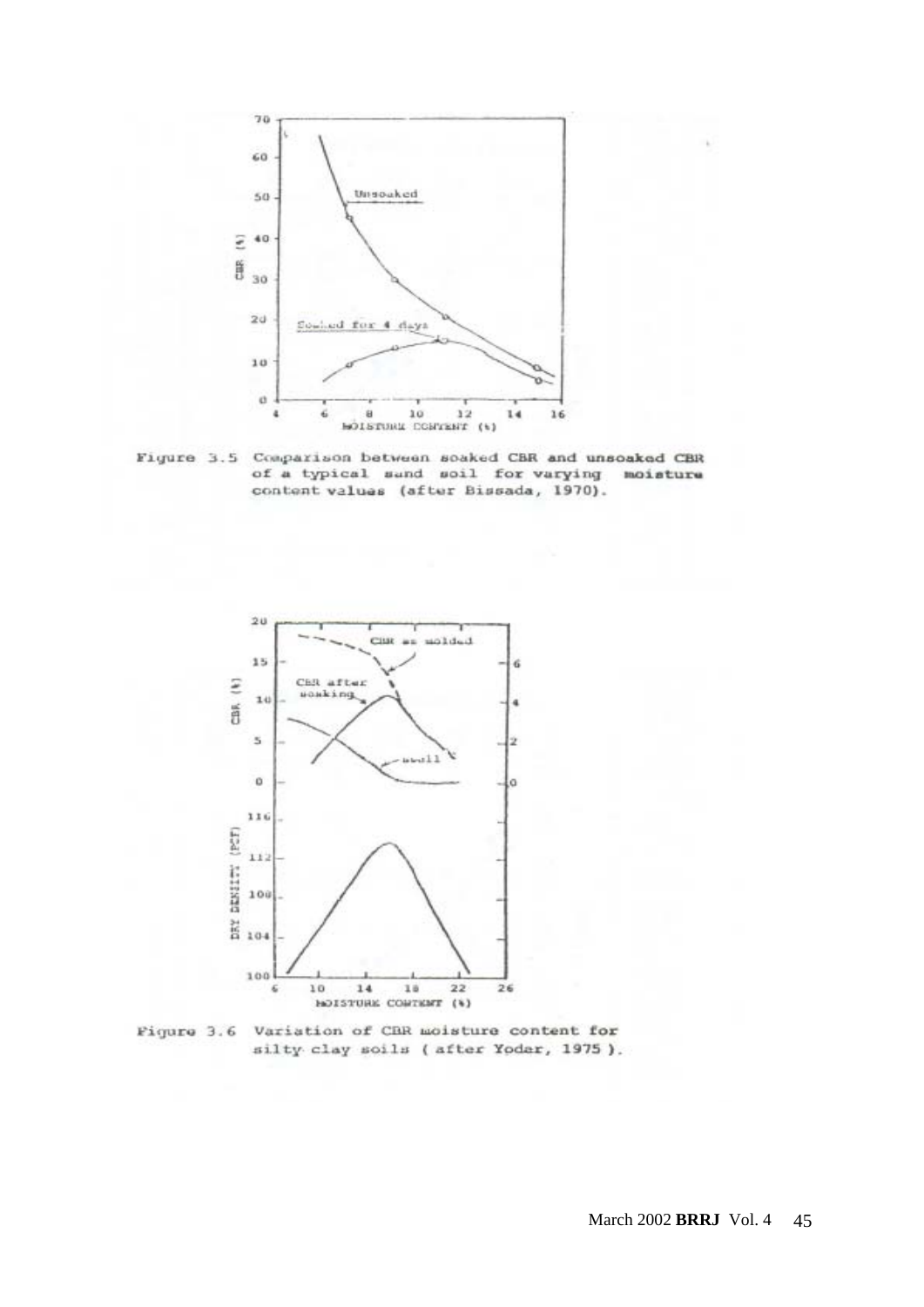

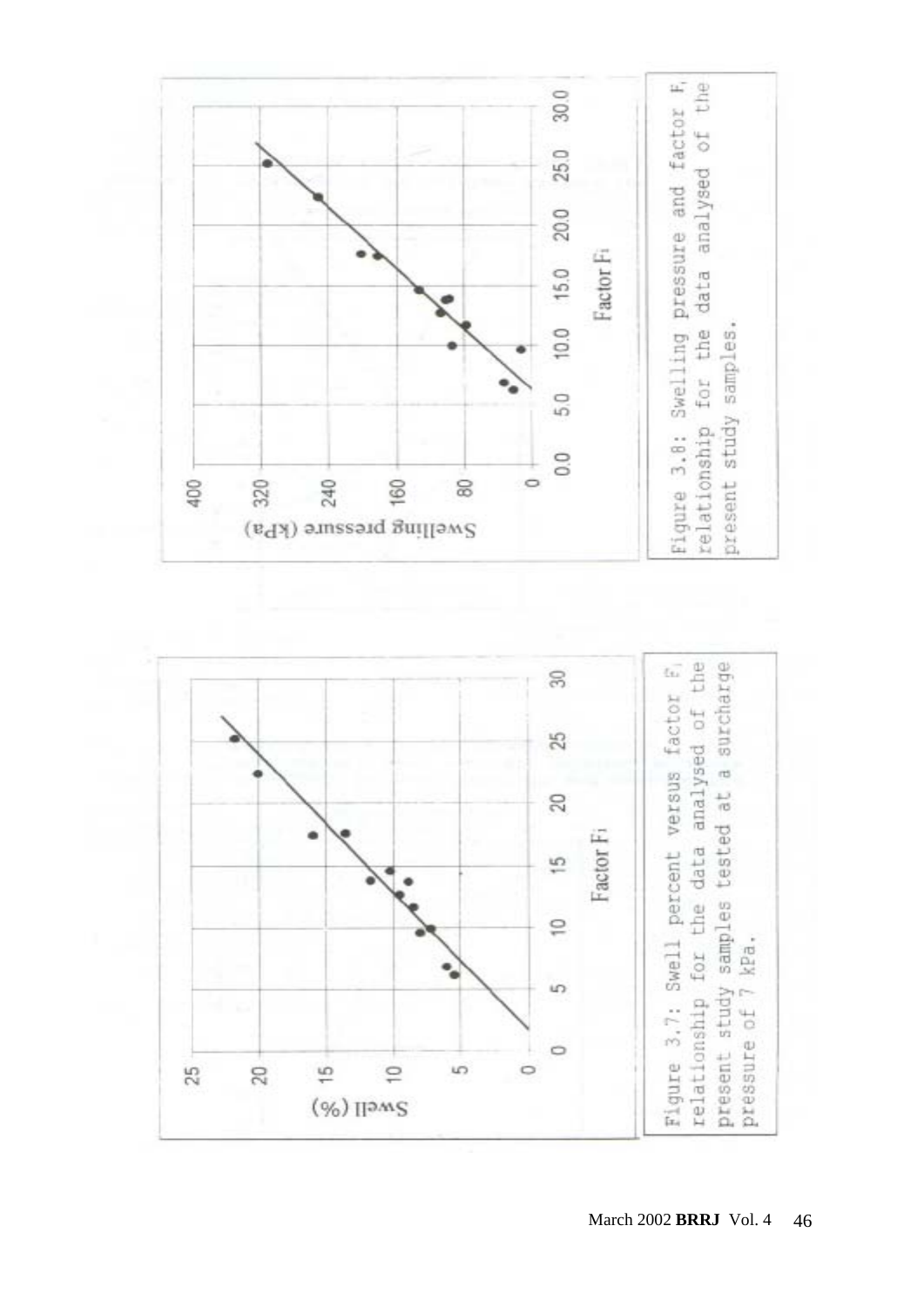



March 2002 **BRRJ** Vol. 4 47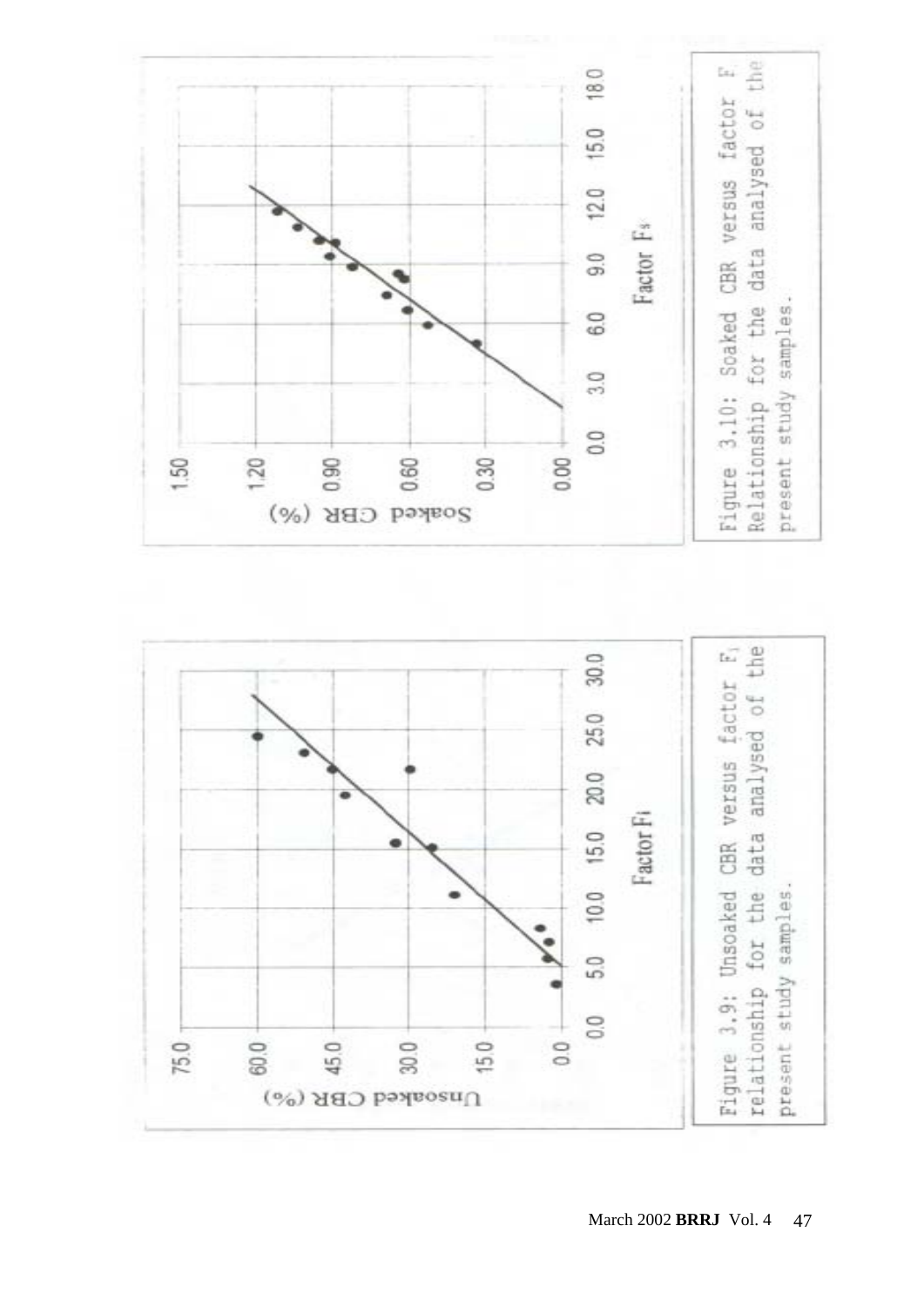

Figure 3.11: Shear strength and factor F1 relationship for the data analysed of the present study samples tested at a cell pressure of 50 kPa.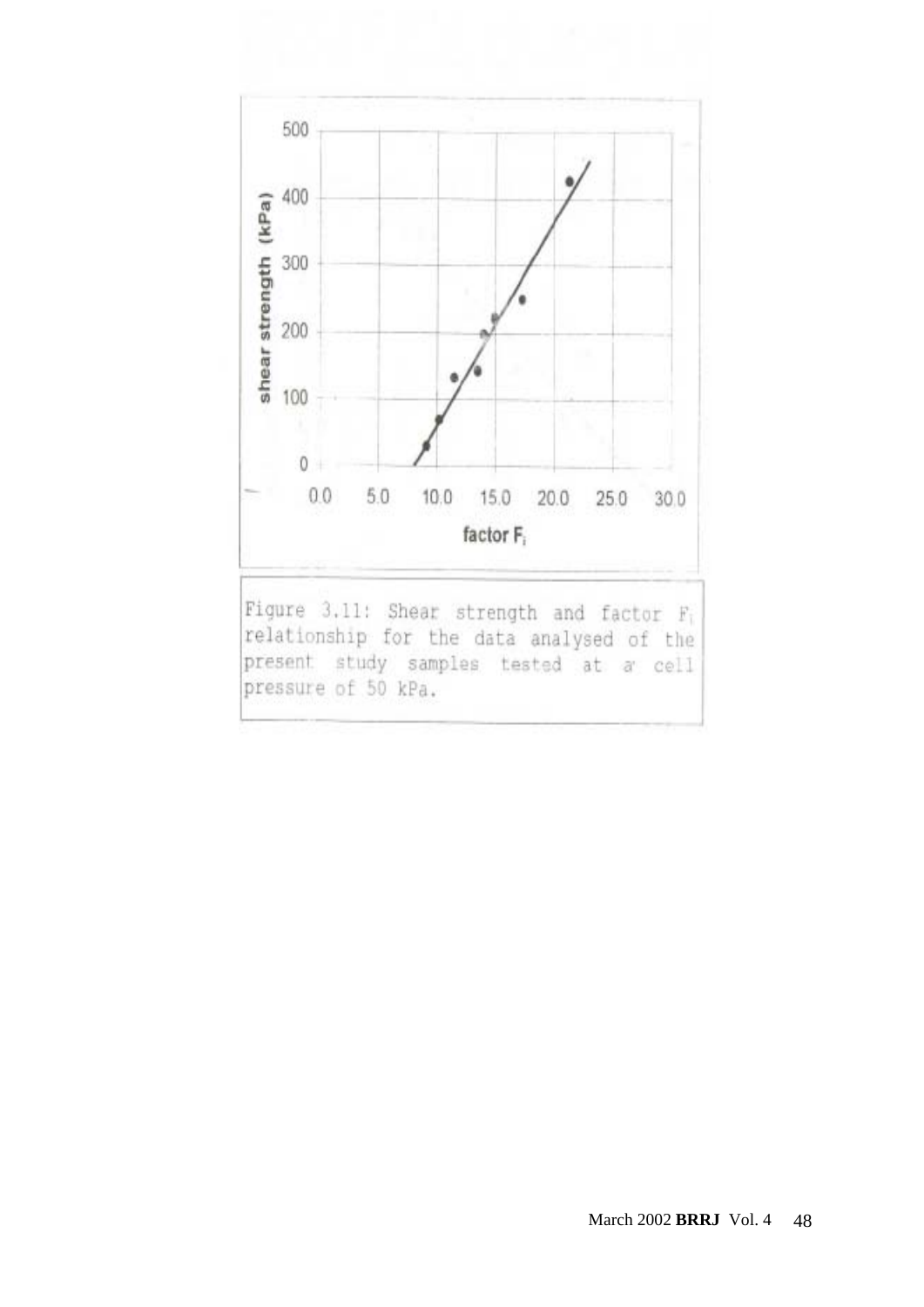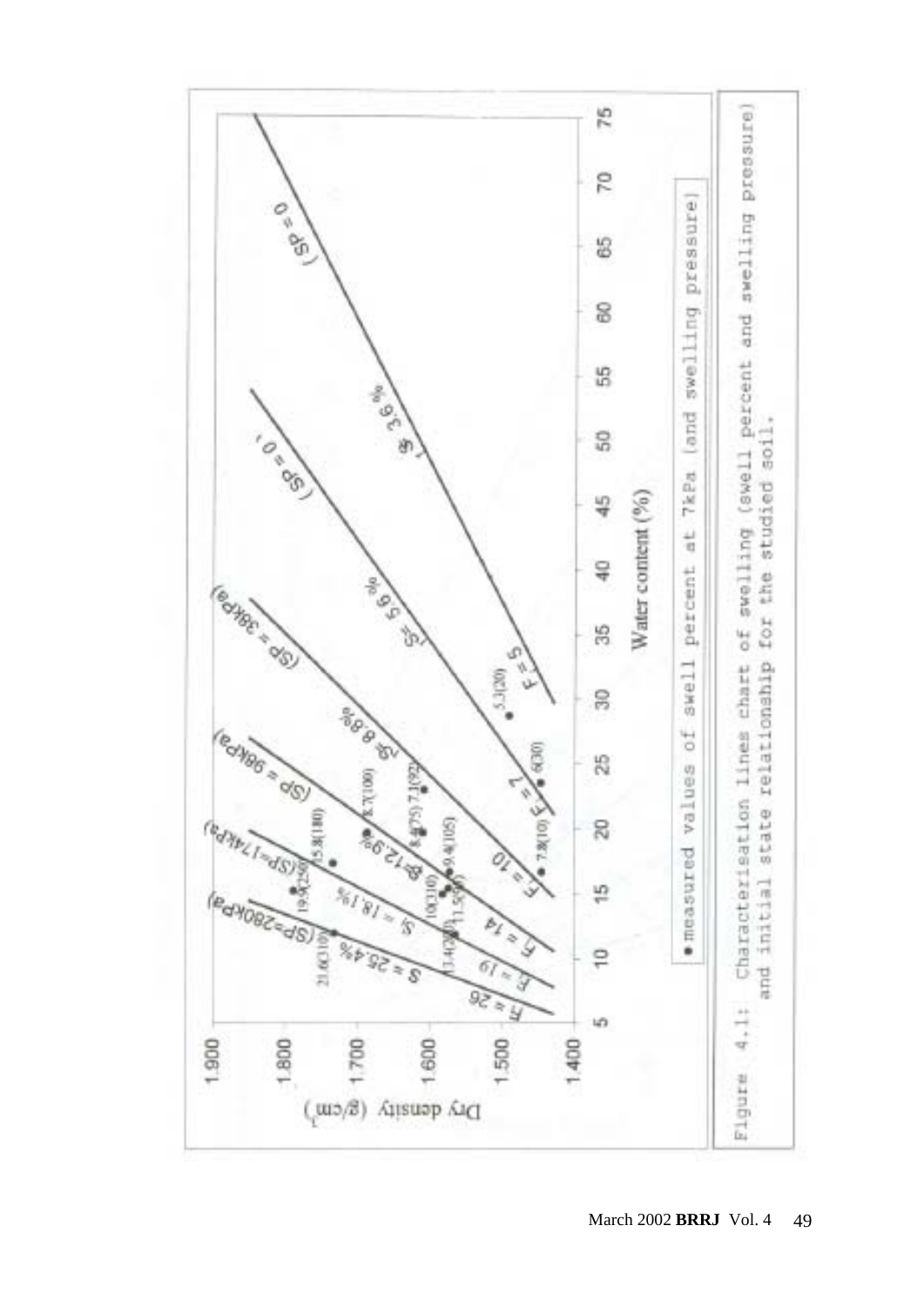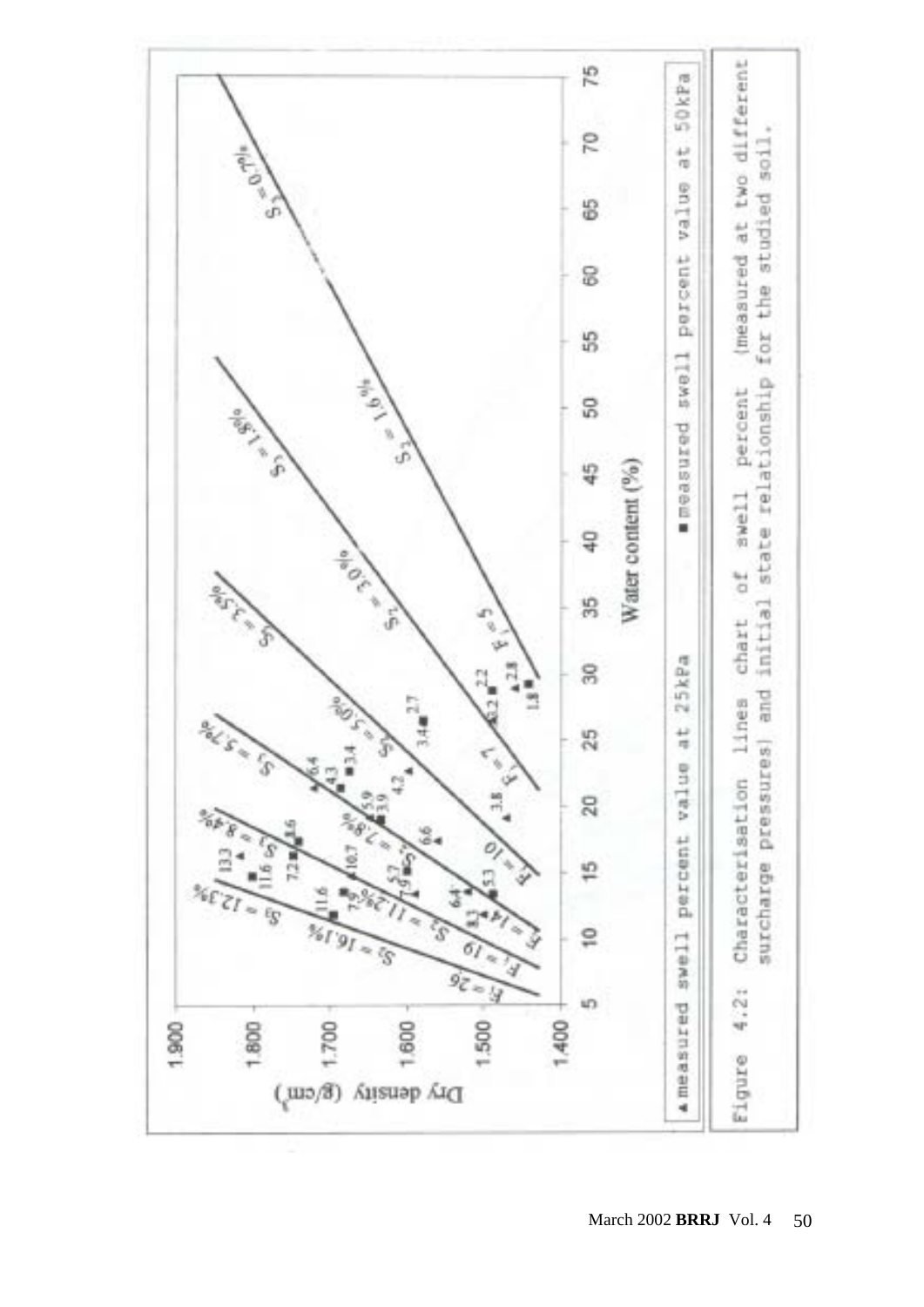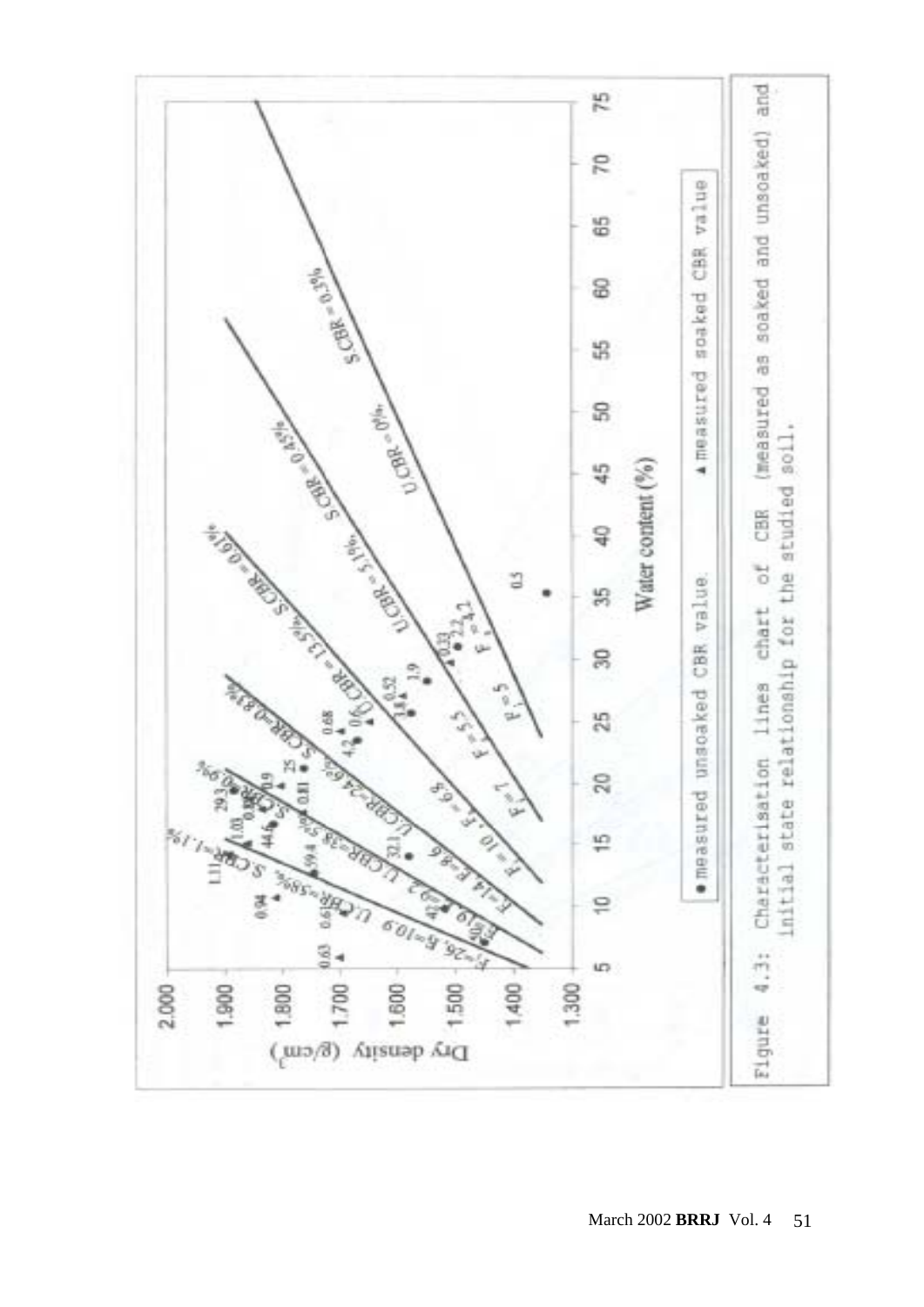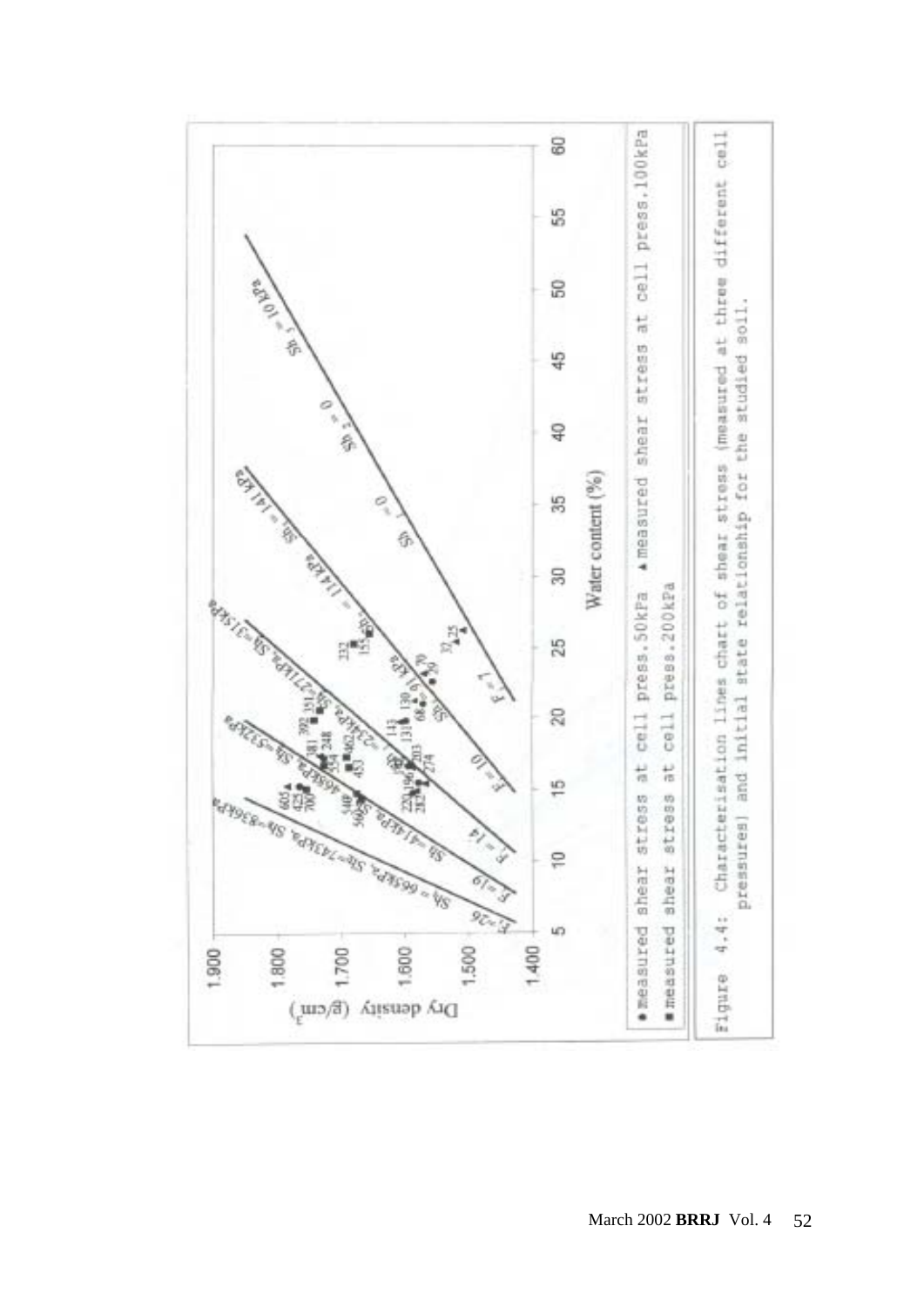